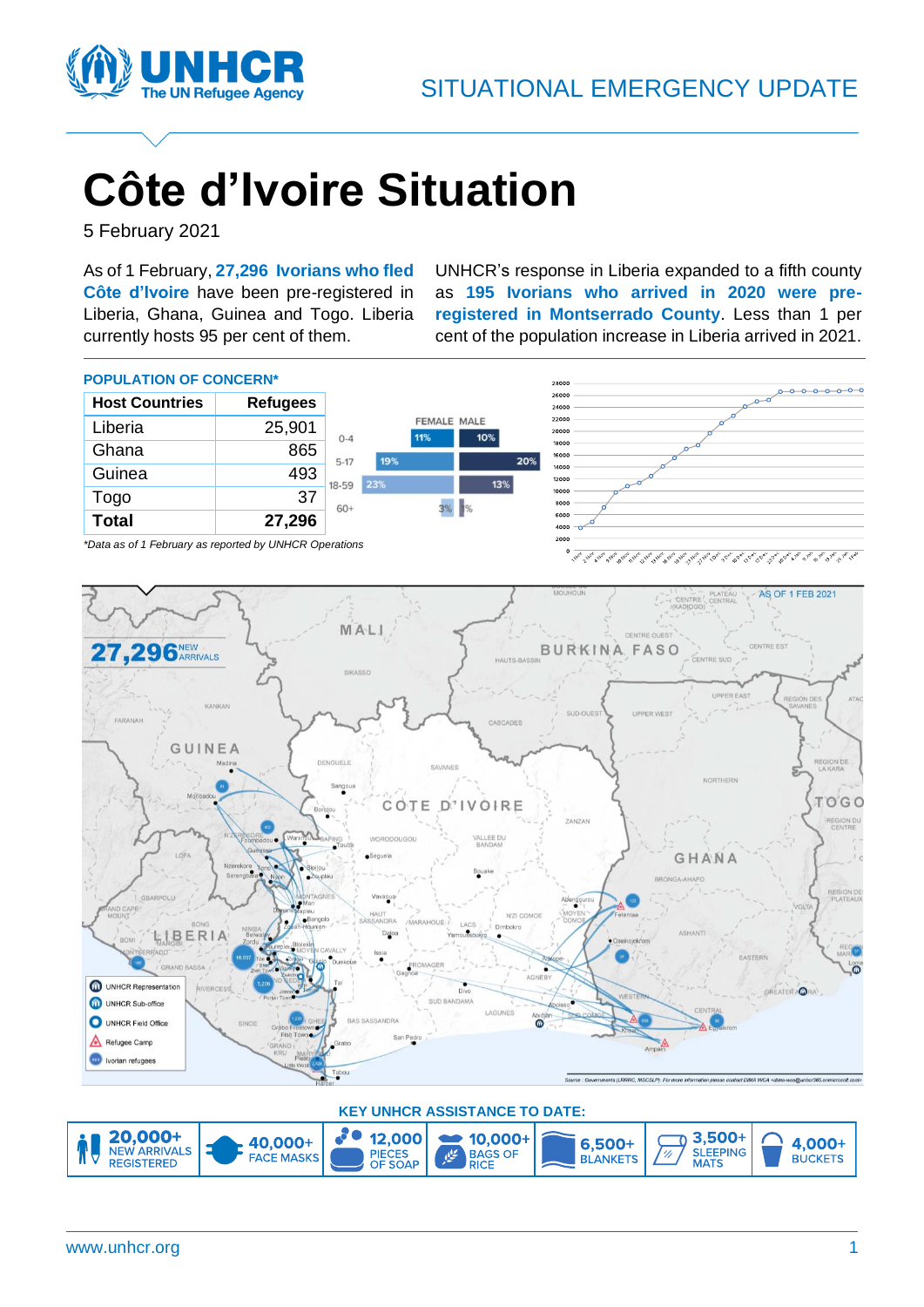

## UNHCR Emergency Response

#### Liberia



- As of 1 February 2021, a total of 25,901 Ivorian refugees have crossed into Liberia, 77 per cent of whom (19,871) have been formally registered. While the overall figures indicate a population increase, more than 99 per cent of those newly pre-registered arrived in October and November of 2020, and their registrations are back-dated accordingly. UNHCR continues to work with partners to conduct pre-registration exercises and expand coverage in new and hard to reach areas.
- UNHCR's response expanded to a fifth county as 195 Ivorians were pre-registered in Montserrado, which is the first county that does not border Côte d'Ivoire. Registration has yet to commence in this area, but the arrivals all entered Liberia between October and December of 2020.
- As of 26 January, a total of 1,146 persons with specific needs (PWSNs) have been identified during registration, including 110 persons with disabilities, 82 unaccompanied children and 63 people with serious medical conditions. Protection screening during registration is ongoing so UNHCR can ensure the most vulnerable cases receive vital assistance.
- In Maryland County, UNHCR established two working groups on Health and Education in Hudukudi with representatives from both the refugee and local communities. UNHCR also facilitated discussions for youth and their parents in Little Wlebo to raise awareness about SGBV and promote the prevention of sexual exploitation and abuse (PSEA).



#### **HEALTH**

- Two cases of child malnutrition were referred to UNICEF for intervention and follow up, and 16 individuals received medical care for fever and headache during registration.
- WHO continues to include Ivorians in its national immunization campaigns, and conducted trainings for Surveillance Officers in six bordering counties to recognize the symptoms of polio following a reported outbreak in Côte d'Ivoire and Guinea. WHO also continues to work with the Liberian Ministry of Health to support local health facilities to better meet the medical needs of refugees and their host communities.

#### **SHELTER AND WaSH**

- WaSH assessments were conducted in Little Wlebo and Huduken, and found that Huduken Community has no latrines, and one hand pump in urgent need of repair.
- On 19 January, 30 individuals (seven families) were relocated to the Little Wlebo reception centre, and were given CRIs including mattresses, blankets, kitchen sets, jerry cans, buckets and laundry soap.



Many of the refugees have expressed concern regarding access to food and resources. During the reporting period, UNHCR distributed 267 bags of rice to feed 723 people. UNHCR also distributed almost 4,000 face masks; 1,422 jerry cans; 1,378 pieces of laundry soap; 711 sleeping mats; 711 blankets and 633 buckets. Distribution of food assistance and CRIs is ongoing throughout the border areas.